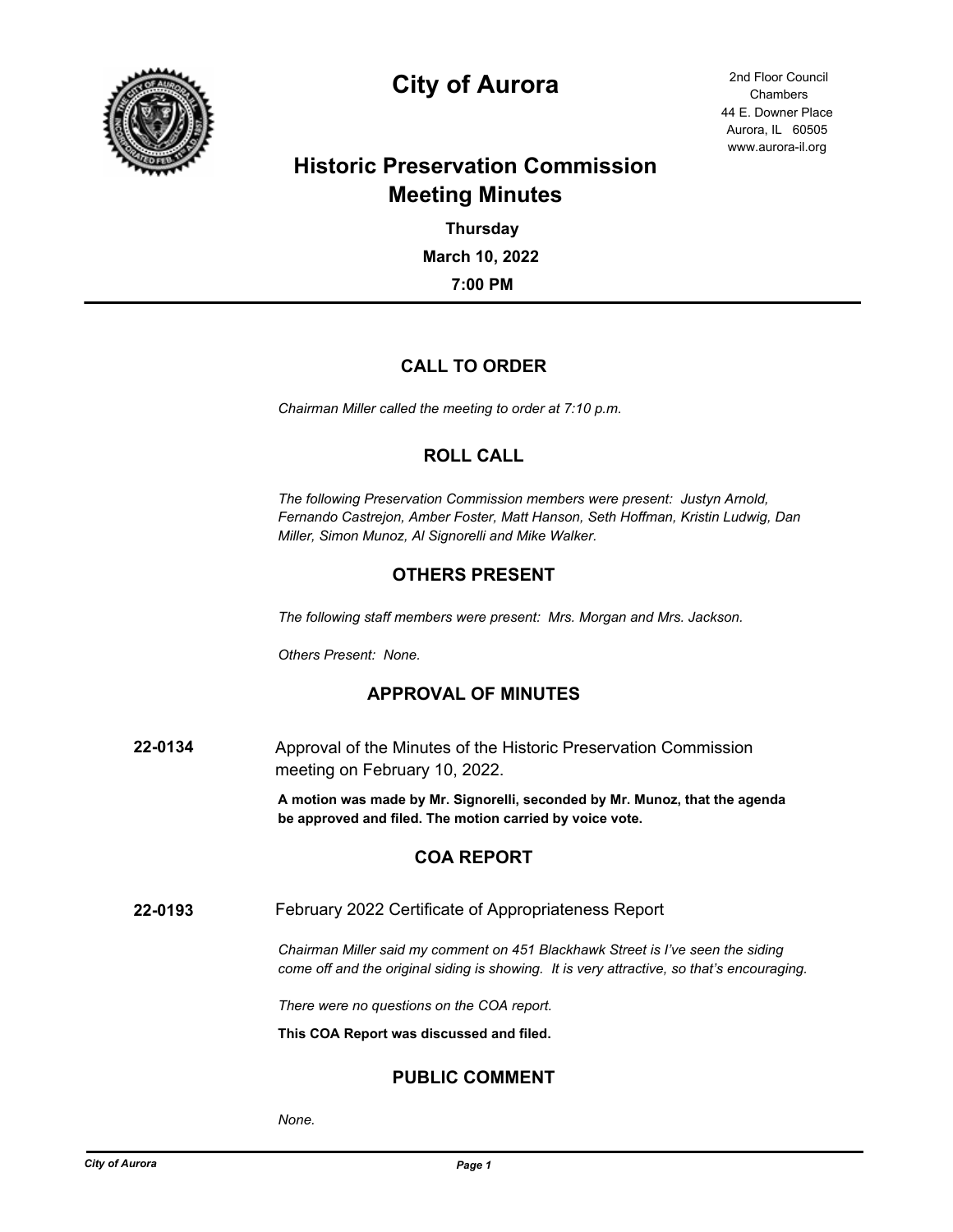#### **AGENDA**

**22-0192** Certificate of Appropriateness to install solar panels on the roof of the house and on the rear garage being partially visible from the street at 247 Sunset Avenue (Laura Fuscone- 22-0192 - AU15/3-22.061-COA/HP - Ward 6)

> *Mrs. Morgan said this is in the Riddle Highlands Historic District. It was built in 1937 in the Colonial Revival style. The applicant is proposing to install 5 solar panels on the rear elevation of the house and install solar panels on the front, the side and the rear of the garage, which is a rear garage. While the garage is located in the rear of the house, the front facing slope is still partially visible from the street, so hence bringing it before the Preservation Commission. Originally the applicant had proposed putting some on the east elevation, the elevation to the right of the primary house. Staff indicated that that would not adhere to that minimally visible requirement that the Preservation Commission approved in the revisions last year. So they resubmitted with this, just showing it on the rear elevation of the house, but then on the 3 elevations of the garage. Staff feels like this does adhere to that minimally visible requirement being located on the rear garage and not readily visible from the street. I can bring up a picture of the house.*

*Mrs. Ludwig said I have a question. The only thing that surprised me was that on the garage, I would have thought that it would be less visible, instead of on the front of the garage, which you can still see from the street, unless I'm looking at the picture wrong, why wouldn't they put it on the side of the garage? It looks like in the diagram that it's on the back, the front and left side as you face the house, which is more visible. See the 3 that are on the front, if those were instead of on the front, off to the right side. Do you see what I mean? It is still visible, whereas, if you would move those 3 on the front to the right hand side, you wouldn't see them at all.*

*Mrs. Morgan said unless there is a tree or something that's blocking that. When they removed the ones on the primary house, they still didn't propose trying to add more to the garage.*

*Mr. Hoffman said they show a little orange dot on that slope there, which appears to be their legend for obstructions, like on the house for the chimney and where things are.*

*Mrs. Ludwig said do you think maybe this telephone pole?*

*Mr. Hoffman said unless there's an electrical drop coming down there. I don't know. Otherwise, I would agree.*

*Mrs. Morgan said maybe something to do with that. It looks maybe there is an electrical line kind of swinging up.*

*Mrs. Ludwig said and if other people don't see that as a big deal, when I look at it, I'm like why when the whole thing could be completely invisible. You will see it on the garage from the street.*

*Mr. Hoffman said the front of the garage could be considered minimally visible according our standards and I think that would be consistent with the guideline's approach to garages in general, which is more lenient on vinyl siding and…*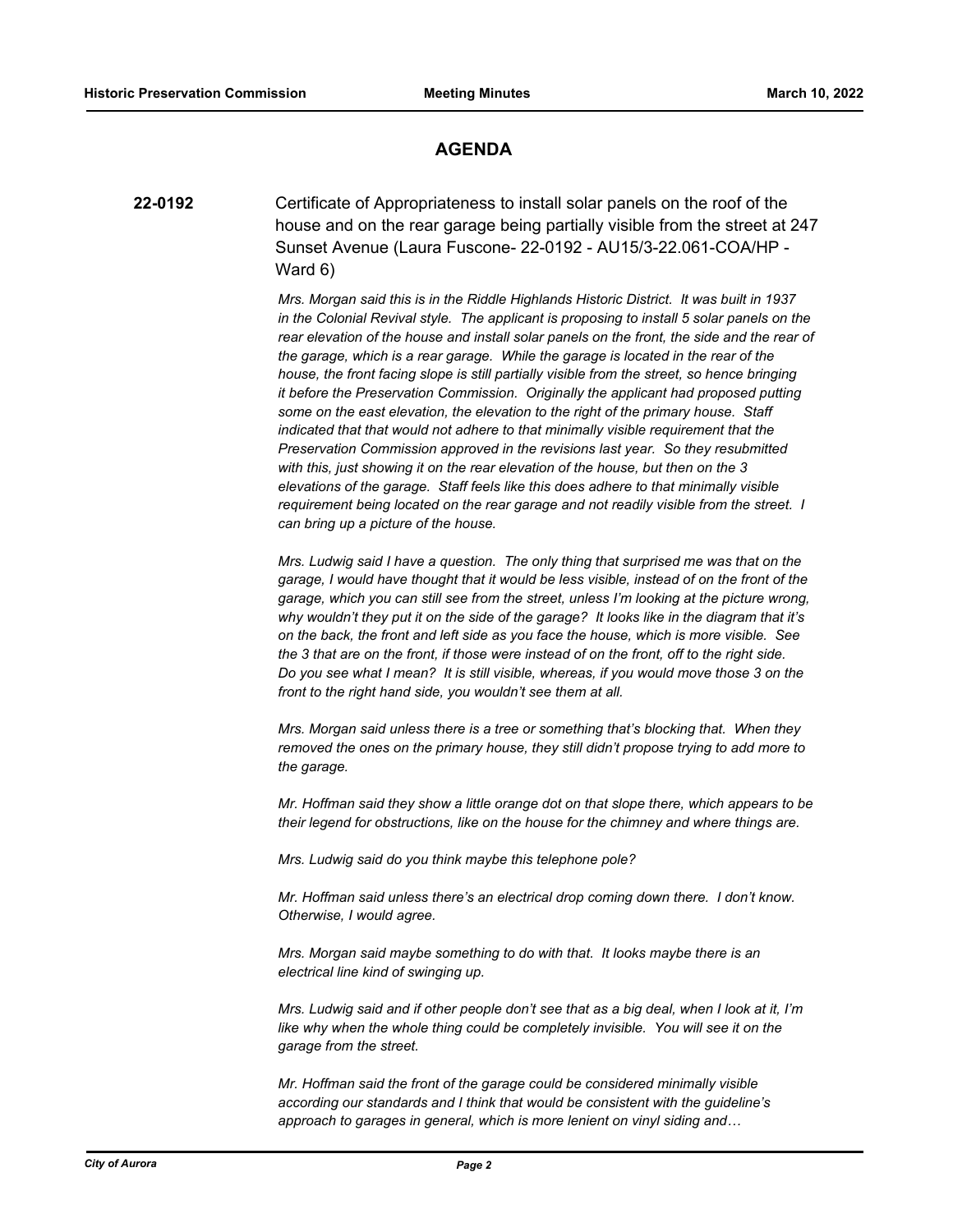*Chairman Miller said true.*

*Mrs. Morgan said correct. I feel like we have, I think there was one similar where we allowed it kind of on a garage, but still partially visible.*

*Mrs. Ludwig said and I agree. It is not blatant. It was just the only thing I noticed.*

*Mr. Hoffman said I don't recall any others that have been on garages. I know we've made suggestions to some and the solar developers were not real interested, I think, because you have to dredge in conduit. I know there was somewhere we had made that suggestion.*

*Chairman Miller said I believe on Blackhawk there was a property that had a large non-historic garage. It's bigger than what we usually see, so it had more roof space and I think they did use it.*

*Mrs. Morgan said I feel like there was one and maybe it wasn't partially visible and it was a staff approval because it was completely on the side.*

*Chairman Miller said would that be a concern if the panels on the front of the garage were visible? I'm kind of in agreement. I would call it minimally visible and in line with how we treat garages in general. It is a detached garage and it is behind the house. Technically I can see it, but we've allowed more lax standards for them.*

*Mrs. Ludwig said it's not right up on the street.*

*Chairman Miller said no, it's not.*

*Mrs. Ludwig said like if was attached to the side of the house or something that may be different.*

*Mr. Hansn said the backdrop of the house is the back of Northgate. It is a shopping center. You're not destroying something aesthetically pleasing.*

*Mr. Hoffman said yes, the garage is in the very back corner of the property.*

*Mrs. Ludwig said so probably this picture is shown as the worst case scenario of what you'd see, which is not that bad.*

*Mr. Signorelli said normally to me the ideal situation is not to be able to see them at all, but again, what we are going to see here is minimal, so I wouldn't be against it.*

*Chairman Miller said I'm not either.*

*Mr. Munoz said are they doing a panel on the back of the house too, on the side?*

*Mr. Hoffman said they've got 5 on the back of the house. It looks like there is more space, but there are roof vents. One of the difficulties in the standard PV panels is they are not able to fully efficiently use the space because they are putting this standard size rectangle, so when there's one little obstruction in a big area, that encroaches on what the next full panel would be and they can't put the panel in.*

*Chairman Miller said this is a nice proposal. I think it meets the minimally visible*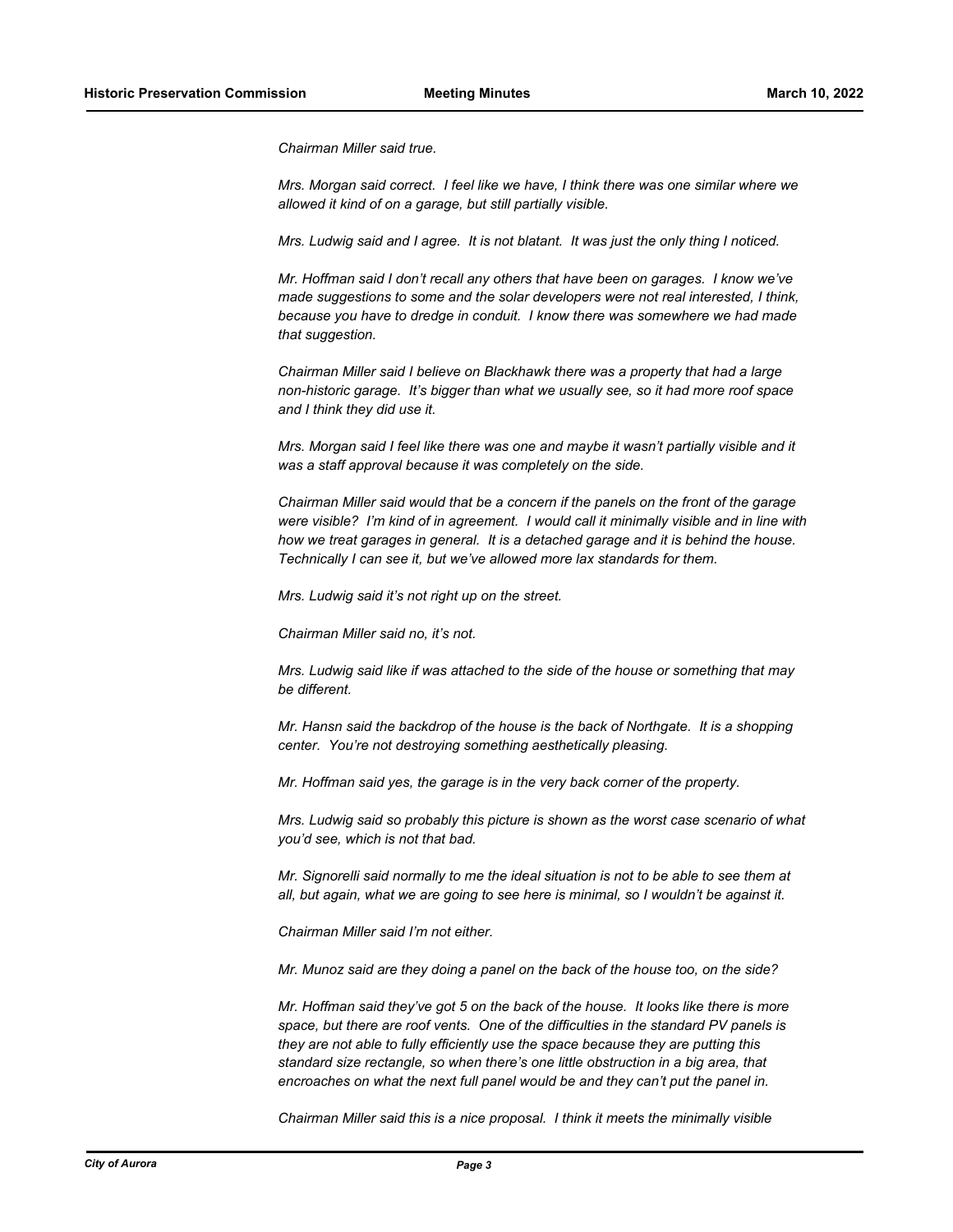*standard. The panels on the back of the house, I think Simon you were asking about,*  somebody mentioned they would be visible basically from the shopping center. I don't *think it is detracting from the ambiance of Riddle Highlands. Are there any other questions about this COA? Any other comments? Do we have a motion to approve?*

*MOTION OF APPROVAL WAS MADE BY: Al Signorelli MOTION SECONDED BY: Fernando Castrejon AYES: Justyn Arnold, Fernando Castrejon, Amber Foster, Matt Hanson, Seth Hoffman, Kristin Ludwig, Dan Miller, Simon Munoz, Al Signorelli, Mike Walker NAYS: None*

**A motion was made by Mr. Signorelli, seconded by Mr. Castrejon, that this agenda item be approved. The motion carried.**

#### **PENDING**

#### **COMMITTEE REPORTS**

#### **A) Grants**

*Mrs. Morgan said I've received a couple of nominations, several calls. I think getting contractors is going to be a hurdle. I am stressing getting 2 contractors, but if they can't, to submit with 1. Some of the ones, if you're painting, there's a lot more contractors out there then the ones who are doing the window restoration, when there are just very few contractors in general that do the work. If they can get 1, I'm going to just go ahead and have people submit. Unfortunately, as far as the application, if the members think that just seems outrageously high, then you just might not out get funded.*

#### **B) Near Eastside Historic District**

*No Report.*

#### **C) Riddle Highlands Historic District**

*No Report.*

#### **D) Public Awareness**

*Mrs. Morgan said so Al and I have been talking about the Preservation Awards. Al reached out to the GAR. We've had our reception there once, so Al thought it would be a good idea to maybe do it again. Al, you've met with them and they said they were happy to do so?*

*Mr. Signorelli said yes. The only date that wouldn't be good for them would be the date of our Board meeting, which would be May 18th, but they are open to any other day. I think it is a win/win to have it there because it gives some publicity to the GAR and there's been a lot of work done, certainly since the last time we had the Mayor's awards there. The whole downstairs just simply wasn't done, if I remember correctly, so bringing some people in and drawing attention to the GAR and having a wonderful historic place for us to do our thing, I think is a win/win. Eric is all for it, as I said, except for May 18th.*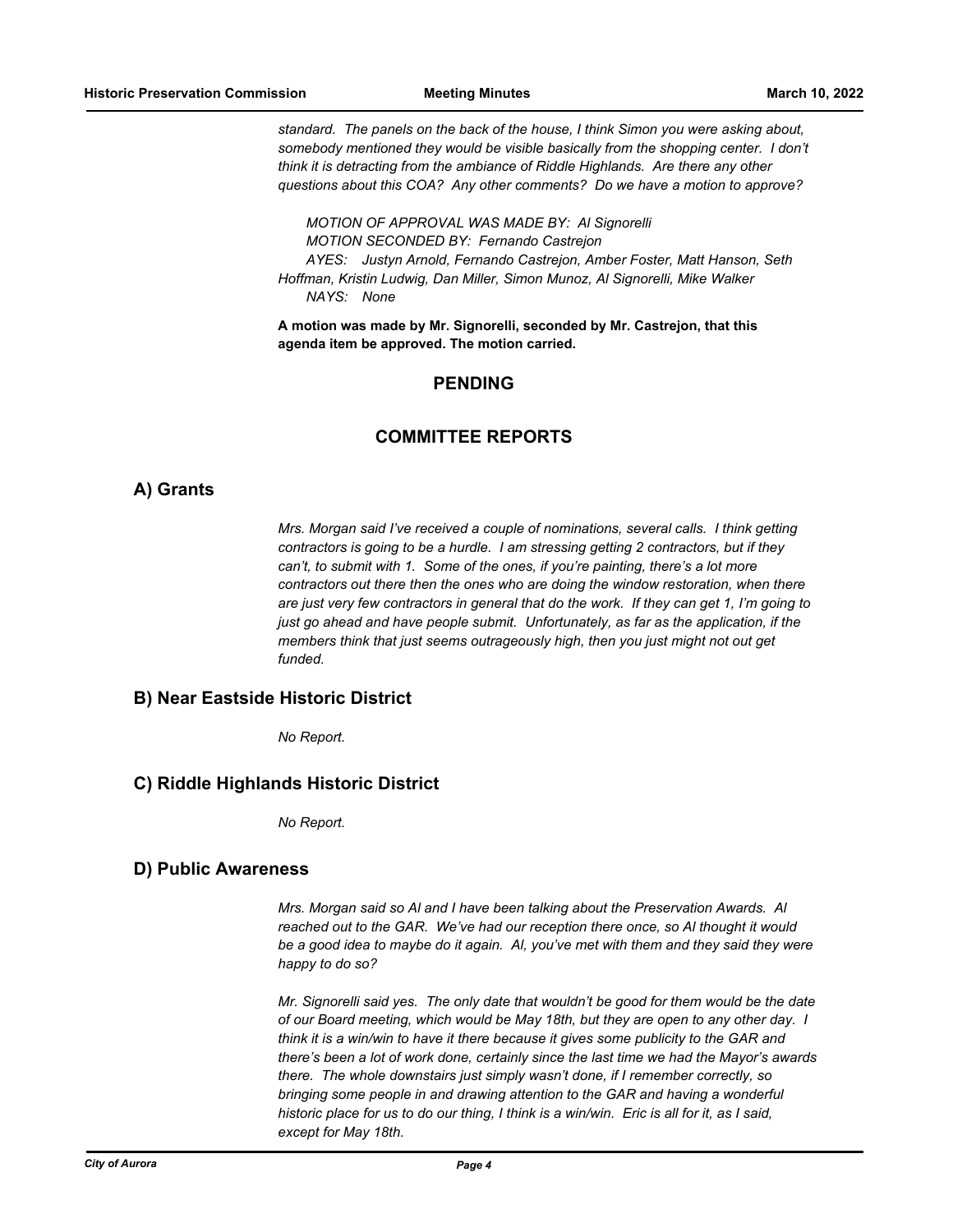*Mrs. Morgan said I reached out to our City Council. I would like to have it the 4th Tuesday in May, as long as they are amenable to that. The 2nd Tuesday in May is just kind of quick to try to get it done. We will probably need a special Preservation Commission meeting to approve them in April, unless we don't get a lot of grant applications. To do grant applications and Mayor's Awards seems like a long meeting. I was thinking about having a special meeting in April, so we would have 2 meetings in April, like near the end of April so then that would still give us a month to notify people of the date so that people who are awardees will have time to make arrangements to try to attend the meeting. Hopefully the City Council is amenable to that. We can shoot for that. If by chance we don't have a lot of Preservation applications, then maybe we could do them both and just have a little bit of a longer meeting. I just don't want to go 3 hours.*

*Mr. Signorelli said so how long a period of time would we have for people to submit?*

*Mrs. Morgan said if I do the 4th Tuesday in May, we meet the end of April to discuss them, I'm hoping to give people a month. Hopefully to get the call out in the next couple of weeks, give people about a month to apply. I've had one application in the years I've been here from an outside source. It's usually this group or possibly like the Scott Pettit's and that group. I usually send out a little flyer calling for applications and then also saying when it is going to be so people who might be interested in attending go ahead and know the date without having to do like 2 mailings.*

*Mr. Signorelli said but don't you also have to check it out with the Mayor's office as to when he'll be available?*

*Mrs. Morgan said well that is the City Council meeting. I'm assuming the Mayor, hopefully, will be able to…*

*Mr. Signorelli said would come.*

*Mrs. Morgan said if it is not the Mayor, it would be the Mayor Pro-Tem. A couple of years back we changed it to actually having it at a City Council meeting to try to bring a little more publicity to the Mayor's Awards.* 

*Mr. Signorelli said so we'll have to have a Public Awareness meeting then to discuss refreshments and discuss putting together the program for the evening of and so on and so forth.*

*Mrs. Morgan said especially to come up with ideas. I think that's usually where the majority of the actual word comes from is the Public Awareness Committee. Hopefully we can get everything together. In the future, I'd like to try to, if we know for certain that we have the grants every year and that becomes a routine, to actually publish the grant call for nominations earlier so then that way they don't fall in April and try to get them in February or March. That way it also gives them more time to do the work. Then we wouldn't have them trying to all fall in the same month.*

*Chairman Miller said that's a good idea. We have our Grant's Committee meeting like early April to review grant applications.*

*Mrs. Morgan said yes.*

*Chairman Miller said thanks for that. I look forward to having the Mayor's Awards*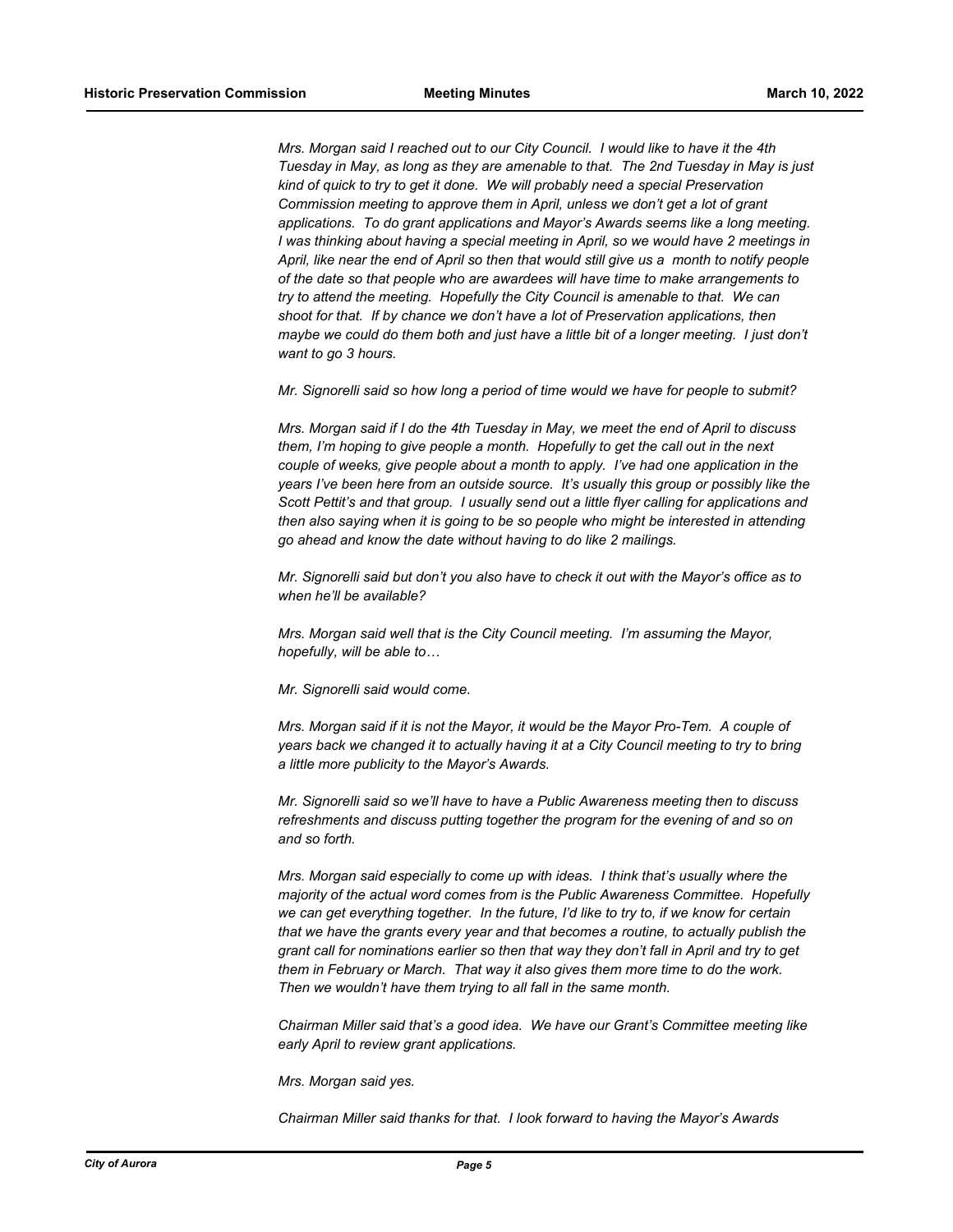*again. It's been a hiatus. For 2 years we have not had them.*

*Mrs. Morgan said we were all ready to go in 2019. We even had some applications that the group had come up with.*

*Chairman Miller said I assume the Commission would really discuss them. Because I think the way the awards are worded, it's like in the past year or something. I assume we want to show some leniency.*

*Mrs. Morgan said yes. We may even have to do that for a couple of years because I don't necessarily think we want to do like 15 awards like just with the City Council and so much other stuff that would be on the agenda, so we might have to kind of split up some of the potential awardees in the next couple of years.*

*Mr. Hanson said I think it is a great idea if they were already vetted and went through the process and the system and they got lack of acknowledgement for what they did compliments of COVID. I would think that would the place to start with for possible award winners.*

#### **E) Landmarks**

*No Report.*

#### **F) FoxWalk Design Review**

*No Report.*

#### **G) Tanner/Palace Historic District Committee**

*No Report.*

#### **ANNOUNCEMENTS**

*Mrs. Morgan said the last time I did the violations that have been closed. So these are our active violations. I tried to give some update on where some of them stand. There are a couple that are older violations that are in hearings, so we'll have to make a determination what will happen with those, speak to our legal, whether we'll fine them, close it, recite, or whether we take it to Circuit Court.*

*Chairman Miller said thanks for providing this. I'm going to take some time to go through it.*

*Mrs. Morgan said if you have any questions, then give me a call, or email me. I would say we discuss it at the next meeting, but that's probably going to be a long meeting as it is, so maybe just email or call me.*

*Chairman Miller said the first one here is the one I think is really encouraging, the 451 Blackhawk. They've already removed, I think, multiple layers of siding on that. The last layer added was actually a violation to put vinyl over aluminum.*

*Mrs. Morgan said vinyl over aluminum and I think there was even some type of like asphalt. They thought it may have been asbestos, but there were several layers.*